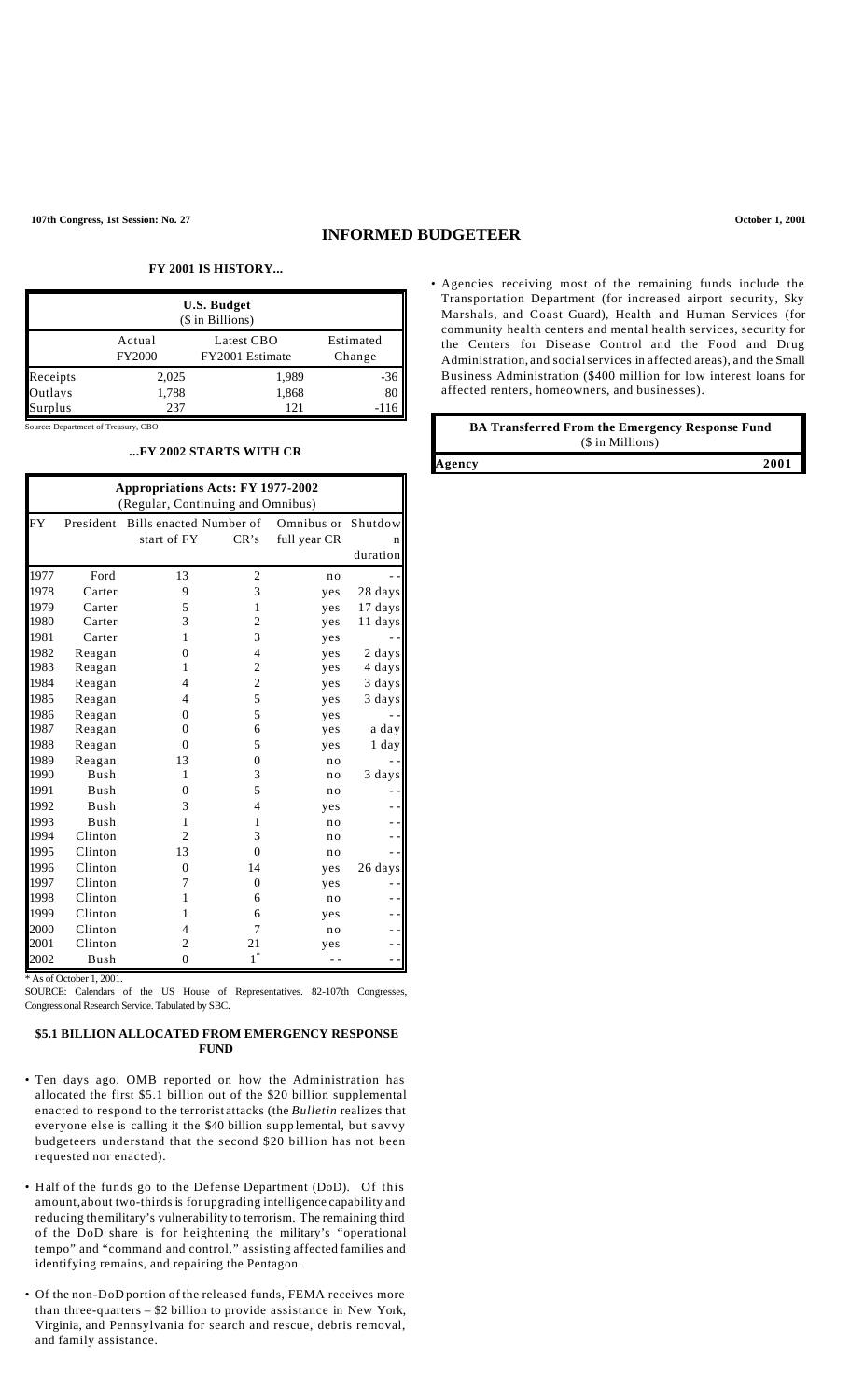| <b>Department of Defense</b>                                                      | 2,548.0     |
|-----------------------------------------------------------------------------------|-------------|
| Intelligence                                                                      | 1,152.0     |
| Reduce vulnerability to terrorist incidents                                       | 522.0       |
| Improved command and control                                                      | 140.0       |
| Increase operations to ensure full readiness                                      | 196.0       |
| Increase inventory of precision munitions                                         | 37.0        |
| Crisis response (incl. Family assistance and remains ID)                          | 301.0       |
| Pentagon repair and upgrade                                                       | 100.0       |
| Other<br><b>FEMA</b>                                                              | 100.0       |
| Disaster Relief                                                                   | 2,000.0     |
| <b>Department of Transportation</b>                                               | 141.0       |
| FAA operations - Increased airport security                                       | 123.0       |
| Coast Guard - New York Harbor patrols and Reservist                               | 18.0        |
| recall                                                                            |             |
| Health and Human Services                                                         | 126.2       |
| Public Health and Social Services Emergency fund                                  |             |
| <b>Small Business Administration</b>                                              | 100.0       |
| Disaster Loans Program                                                            | 48.9        |
| <b>Department of State</b>                                                        | 0.4         |
| Diplomatic and Consular Programs                                                  | 7.5         |
| Capital Investment Fund                                                           | 41.0        |
| Emergencies in the Diplomatic and Consular Service                                | 48.0        |
| <b>Department of Treasury</b>                                                     | 6.2         |
| <b>Departmental Offices</b>                                                       | 0.1         |
| <b>Financial Management Services</b>                                              | 1.5         |
| Bureau of Alcohol, Tobacco, and Firearms                                          | 35.7<br>4.5 |
| Customs Service - air support for counter-terrorism<br>activities                 | 40.8        |
| <b>IRS</b>                                                                        | 3.9         |
| <b>Department of Justice</b>                                                      | 36.9        |
| Legal activities and U.S. Marshals Service                                        | <b>29.0</b> |
| <b>FBI</b>                                                                        | 25.0        |
| <b>Department of Labor</b>                                                        | 3.5         |
| Training and Employment Service                                                   | 0.5         |
| State Unemployment Insurance & Employment Service                                 |             |
| Occupational Safety and Health Administration                                     | 8.6         |
| <b>General Services Administration</b>                                            |             |
| Federal Buildings Fund                                                            | 6.0         |
| <b>District of Columbia</b>                                                       |             |
| Personnel and Overtime                                                            | 5.0         |
| <b>Department of Energy</b>                                                       | 5.0         |
| National Nuclear Security Administration                                          | 2.4         |
| <b>International Assistance Programs</b>                                          | 2.6         |
| USAID - Evacuation and communication                                              | 3.3         |
| Peace Corps - Evacuation and communication                                        | 2.5         |
| <b>Legislative Branch</b>                                                         | 0.8         |
| Capitol Police overtime<br>Capitol Buildings - protective window film for Capitol | 3.1         |
| <b>Department of Interior</b>                                                     |             |
| <b>National Park Service</b>                                                      | 1.3         |
| <b>Judicial Branch</b>                                                            |             |
| Supreme Court - protective window film                                            | 0.5         |
| <b>Executive office of the President</b>                                          | 0.2         |
| Protective window film                                                            |             |
| <b>Commodity Futures Trading Commission</b>                                       | 0.2         |
| <b>National Transportation Safety Board</b>                                       |             |
| Flight recorder recovery                                                          | 0.1         |
| <b>Department of Commerce</b>                                                     | 0.1         |
| <b>International Trade Administration</b>                                         |             |
| <b>Export-Import Bank of the U.S.</b>                                             | 5,115.1     |
|                                                                                   |             |

Source: OMB

- Some departments receiving less than \$50 million each for programs of note include State Department (for rewards to apprehend terrorists and improve emergency communications), Treasury (for employees located at the World Trade Center (WTC), a Foreign Terrorist Assets Tracking Center, and Customs Service counterterrorism), Justice (for unprecedented FBI investigation, Marshals Service, and Labor (for Dislocated Workers program to provide temporary jobs, facilitating unemployment insurance claims, and OSHA monitoring at disaster sites). In addition to these amounts, the Justice Department will administer \$68 million previously allocated for benefits from the Public Safety Officer's Benefits account.
- In addition to the Treasury Department, there were other affected federal entities located at or near the WTC which receive funds to assess current structures or to relocate: the General Services Administration,the Commodities Futures Trading Commission,the International Trade Administration, and the Export-Import Bank.

### **WINNOWING WASTE DURING WARTIME... WHERE THE BUCK SHOULD STOP**

- Scholars of American government note that the balance of power b etween the executive and legislative branches in the US Constitution does not remain constant over time but swings from one to another depending on compelling external circumstances. War is perhaps the most compelling of all; clearly there will be shifts between Congress and the White House in the aftermath of September 11.
- One example of a congressional response to a national crisis was during the Civil War. On December 9,1861, just after the Union defeat in the first battle of Bull Run (Manassas), Congress established a Joint Committee on the Conduct of the War. The Committee was dominated by "RadicalRepublicans" and interjected itself into questions of military strategy, the loyalty of citizens, and warproduction and contracts. The Committee persistently secondguessed President Lincoln and literally attempted to take over the direction of the war effort. Its machinations were so divisive and unhelpful that Confederate leader Robert E. Lee commented that "the Committee was worth about two divisions of Confederate troops," which may have been an understatement.
- Almost a century later, another crisis was clearly emerging afterthe Nazi victories againstPoland and France in 1939 and 1940. In May 1940, President Roosevelt requested an urgent appropriation of\$1.2 billion, and then another \$5 billion in June; by December 1, 1940 over \$10 billion in new defense contracts had been awarded. By March 1941, the Senate had grown sufficiently concerned about the h uge growth in defense spending that it established a Special Committee to Investigate the NationalDefense. It consisted of five Democrats and two Republicans; its Chairman was a memberof the Military Affairs Committee, an obscure, junior Senator from Missouri, Harry S Truman.
- The "Truman Committee's" mandate was broad: to study defense contracts, how they were awarded, their geographic distribution, their effects on labor and migration,the performance of and benefits to contractors, and "such other matters as the committee deems appropriate." Instead of warping its mandate into a license to meddle and interfere, the Chairman set out on a path to assist the